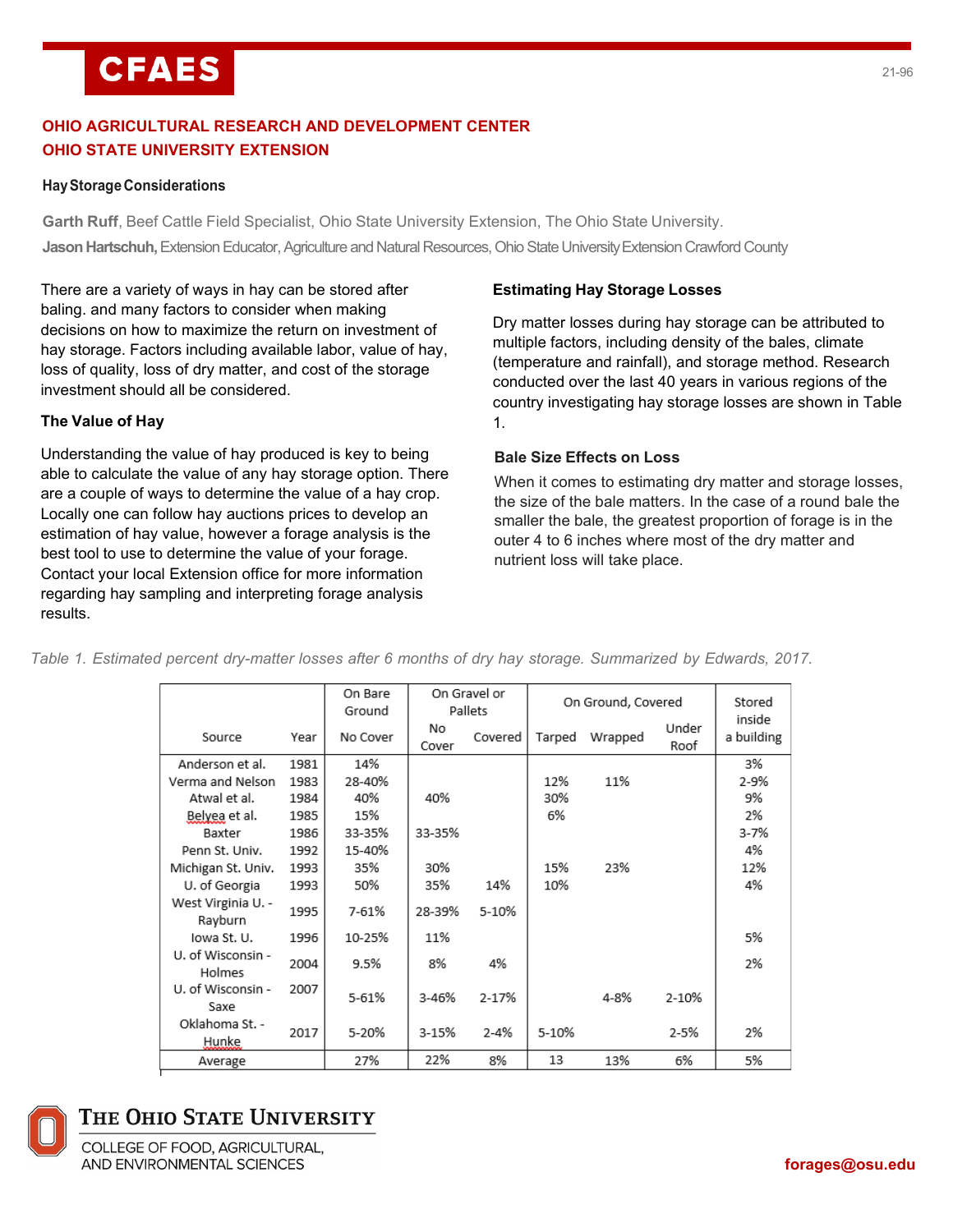

*Figure 1. Volume of hay in a 66" round bale example. Wells, 2011.*

Figure 1 shows the amount of hay in each six inch layer of a five and a half foot bale, which contains 33.1% of its dry matter inthe outer 6 inches of the bale. The amount of dry matter of different bale diameters from four to six feet can be found in Table 2. A four-foot bale contains 41% of its dry matter in the outer six inches compared to a six foot bale which only contains 31% of its dry matter in the outer six inches.

Most round balers can tie bales with either twine, plastic net wrap, or both. While either option may be suitable for your operation, research from Michigan State University (MSU) and the University of Wisconsin (UW) have shown conflicting results with regards to the effect of net wrap on dry matter loss.

In three different studies of varying lengths of time, MSU researchers reported there were no significant differences in dry matter loss whencomparing net wrapped or twine tied bales that were stored on outdoors, uncovered, and on pallets (Harrigan and Rotz, 1994). Conversely, in UW trials, net wrap reduced dry matter losses by 4%. Dry matter losses were 11.3% and 7.3% for net wrap and plastic twine respectively (Shinners et al., 2002). Both studies showed significant differences when comparing hay stored outside compared to bales stored indoors.

*Table 2. Effect of bale dimensions on estimating hay losses. FromCollins el al. 1997*

|          | Bale Dimensions (feet) |    | Depth of Weathered Hay Layer (inches) |    |    |  |  |
|----------|------------------------|----|---------------------------------------|----|----|--|--|
| Diameter | Width                  |    |                                       |    |    |  |  |
|          | % of bale affected     |    |                                       |    |    |  |  |
|          |                        | 16 | 31                                    | 44 | 56 |  |  |
|          |                        | 13 | 25                                    | 36 | 46 |  |  |
|          |                        |    |                                       |    | 40 |  |  |

#### **Storge Options**

#### On the Ground, an Improved Pad, or Pallets

When storing hay on the ground, it should be in an area thatis well drained with a slight slope to allow surface water to escape. Store bales in an area away from a tree line to promote air flow and proper drying after a rain fall event. With most dry matter losses occurring on the bottom of bale when stored outdoors. Dry matter losses can be reduced by stacking bales on pallets or a stone storage pad to improve drainage.

Round bales can be stored either in a row, placed tightly end to end, or in a pyramid shaped stack, depending on how much ground space is available. When stacked in a pyramid shape, the bales that are off the ground experience less forage loss. However, the upper layer also sheds rainfall down to the bottom layer of bales which then has the potential to increase storage losses when bales remain uncovered.

If storing hay outdoors bales may be covered with individual bale covers or with a large tarp in the case of stacked bales. For round bales stacked in a pyramid, having the bales covered will help minimize foragelosses, especially within the lowest tier of the stack.

Properly tarping the stack will influence the effectiveness of the tarp. The tarp should cover the widest span of the bottom tier of bales. Depending on the size of the tarp it may take two to three individuals to secure the tarp properly. The tarp should be secured tightly and continuously tightened as the stack of hay settles.



*Left: Round bales twine tied, uncovered, stored outside. Right: Inline wrapped, dry hay*

#### **Wrapping Hay**

Wrapping hay can reduce storage losses when compared to other methods of outdoor storage. Producers will have to determine if the cost to have bales custom wrapped or the cost of purchasing a wrapper can be justified.

There are two types of hay wrappers available today, individual bale and inline type wrappers. Regardless of which type of wrapper is used, bale handling equipment.

CFAES provides research and related educational programs to clientele on a nondiscriminatory basis. For more information, visit cfaesdiversity.osu.edu. For an accessible format of this publication, visit cfaes.osu.edu/accessibility.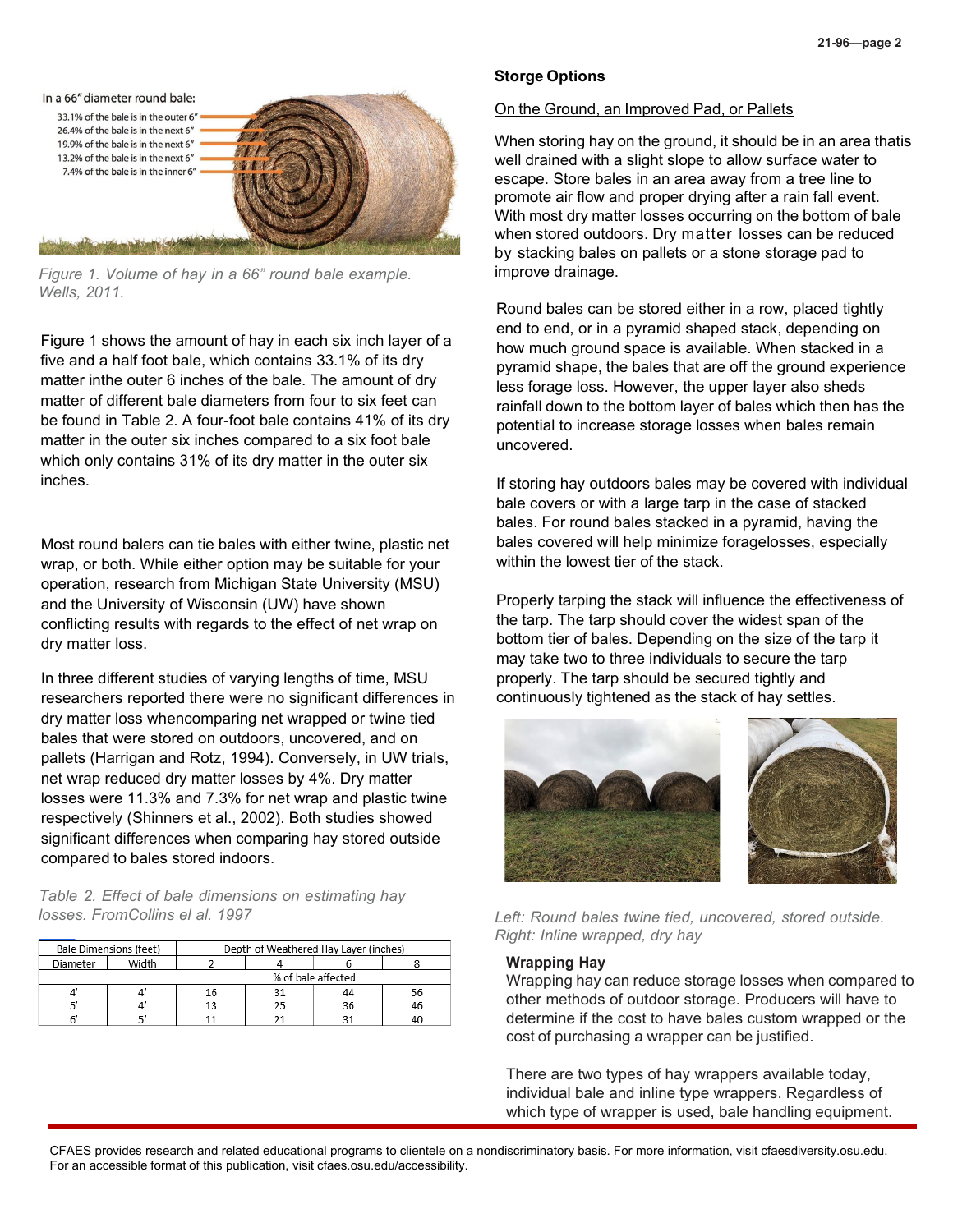including a loader will be needed Each type of wrapper has both advantage and disadvantages in how they operate, Table 3. Additional information regarding the wrapping of hay can be found in the Factsheet: Making Quality Baleage.

#### **Stored Inside**

If in the hay is stored for an extended period of time, a hay storage facility may offer the great return on investment. Square bales, both large and small are well suited for indoor storage due to uniform shape and size. Round bales can also be stored inside, however the size of the storage facility needed is partially determined by how the bales are stacked in the barn.

| Table 3. Comparing Single Bale vs. Inline Wrapping |  |  |  |
|----------------------------------------------------|--|--|--|
|----------------------------------------------------|--|--|--|

|                        | Single Bale Wrapper     | Inline Bale Wrapper   |                         |  |  |
|------------------------|-------------------------|-----------------------|-------------------------|--|--|
| Advantage              | Disadvantage            | Advantage             | Disadvantage            |  |  |
| Can stack bales,       | Uses more plastic per   | Uses less plastic per | Requires larger space/  |  |  |
| requires less ground   | bales                   | bale                  | pad to operate, place   |  |  |
| space                  |                         |                       | bales                   |  |  |
| Allows for slower feed | Requires hydraulic bale | Faster wrapping       | Feed out rate should    |  |  |
| out rates              | moving attachment       | process               | be faster               |  |  |
| Cheaper to purchase    | Takes longer to wrap    |                       | Cost significantly more |  |  |
|                        | per bale                |                       | to purchase wrapper     |  |  |

#### **Return on Storage Investment**

The return on investment for hay storage is dependent on several factors. Total cost of the hay storage system, depreciation, interest, repairs, taxes, and insurance should all be calculated into the cost of hay storage. The University of Wisconsin has a spreadsheet based decision tool to estimate annual hay storage costs at:

[:https://fyi.extension.wisc.edu/forage/files/2014/01/BaleStor](https://fyi.extension.wisc.edu/forage/files/2014/01/BaleStora%20ge5-7-04.xls) a [ge5-7-04.xls.](https://fyi.extension.wisc.edu/forage/files/2014/01/BaleStora%20ge5-7-04.xls)



*Round bales stored inside, on pallets.*

As demonstrated in Figure 2, the UW decision tool estimates the annual costs of storing hay of values at both 6 and 12 months of storage. The tool considers climate, the value of the forage, size and number of bales to be stored.

The example in Figure 2 estimates storage cost for 250, 5x5 round bales weighing 1200 pounds each, or total storage costs for 126 tons of dry matter**.**

Storage options aside from uncovered ground storage included a 40' by 60' pole barn  $(\$6/ft^2)$ , a 3,125 ft<sup>2</sup> improved gravel pad (\$0.30/ft<sup>2</sup>) with the stack either on pallets  $$0.26/ft^2$$  or covered with a tarp  $$0.06/ft^2$$ .

### Keep in mind the results of this analysis depend on the assumptions used in the worksheet.

*Figure 2. Estimated annual cost of storing 250 round bales (126 tons of dry matter) for 6 and 12 months using decision tool by Holmes, 2004.*



#### **References**

Collins, M., Ditsch, D., Henning, J. C., Turner, L. W., Isaacs, S., & Lacefield, G. D. (1997). Round bale hay storage in Kentucky. AGR-171, Kentucky Cooperative Extension Service.

CFAES provides research and related educational programs to clientele on a nondiscriminatory basis. For more information, visit cfaesdiversity.osu.edu. For an accessible format of this publication, visit cfaes.osu.edu/accessibility.